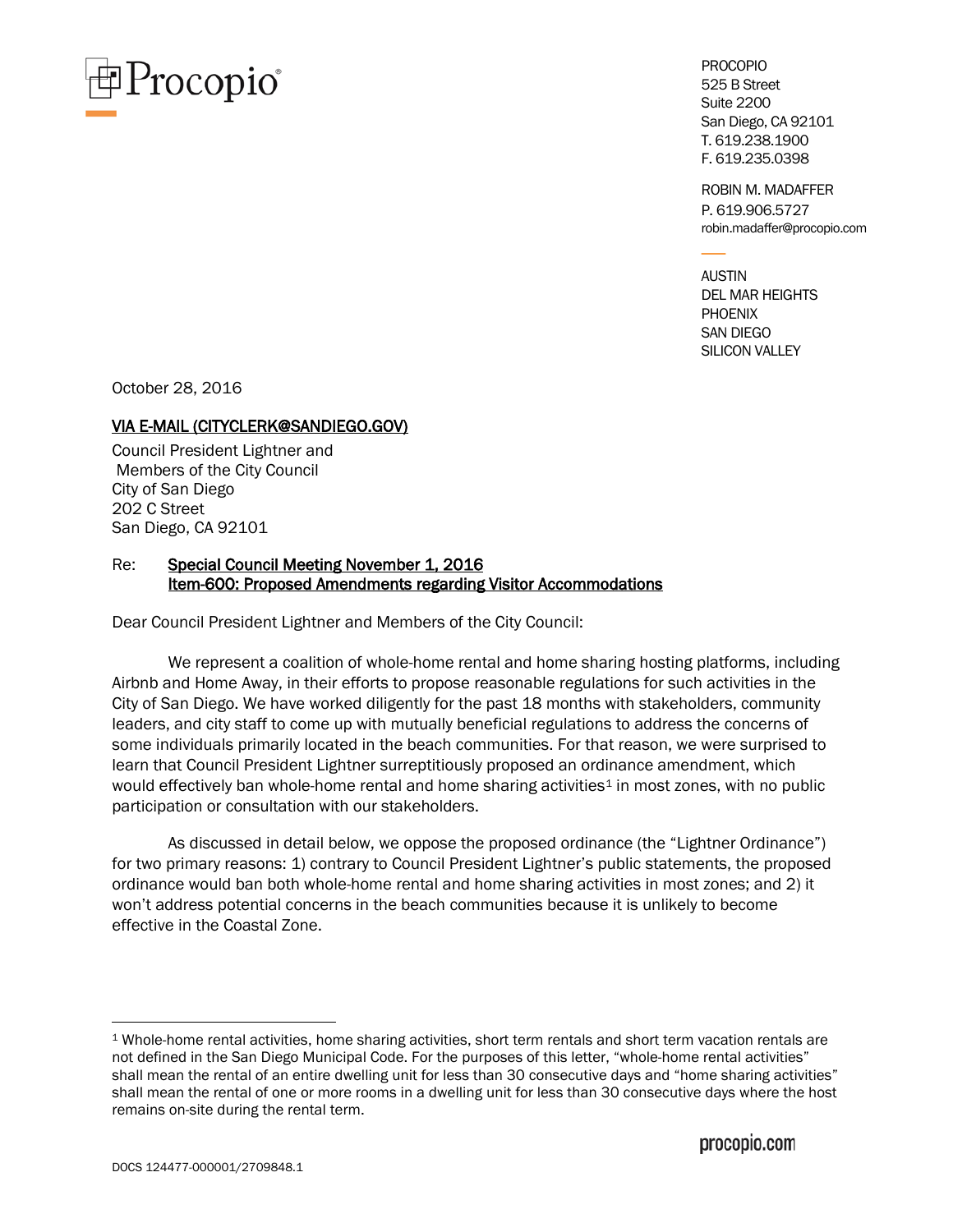

# **Background**

Based on the material that was distributed for public review late Wednesday afternoon, it appears the proposed ordinance would consist of amendments to San Diego Municipal Code ("SDMC") section 131.0112(a)(6)(K) to remove the word "primarily" and to define "visitors and tourists" as transients. It appears the intended effect of the amendment would be to prohibit wholehome rentals and home sharing activities in most zones, including single family residential zones.

Currently, "Visitor Accommodations" are defined as follows:

Visitor Accommodations - Uses that provide lodging, or a (K) combination of lodging, food, and entertainment, primarily to visitors and tourists. (Outside the Coastal Overlay Zone, includes SRO hotels.)

Visitor accommodations are listed in the SDMC's Use Regulation Table as a subcategory of Commercial Services uses. As shown by the dashes (-) on the Use Table below, visitor accommodations are not allowed in most zones, including single-family residential zones.

| <b>Use Categories/</b>                                                                                                                        | Zone               |    | Zones |     |     |
|-----------------------------------------------------------------------------------------------------------------------------------------------|--------------------|----|-------|-----|-----|
| <b>Subcategories</b>                                                                                                                          | Designator         |    |       |     |     |
| [See Section 131.0112 for<br>an explanation and<br>descriptions of the Use<br>Categories, Subcategories,<br>and Separately Regulated<br>Uses] | 1st & 2nd RE-<br>> |    | RS-   | RX- | RT- |
|                                                                                                                                               |                    |    |       |     |     |
|                                                                                                                                               | $3rd \gg$          | 1- | ı.    | ı.  | ı.  |
|                                                                                                                                               | 4th > > 12         |    |       |     |     |
| <b>Instructional Studios</b>                                                                                                                  |                    |    |       |     |     |
| Maintenance & Repair                                                                                                                          |                    | -  |       |     |     |
| <b>Off-Site Services</b>                                                                                                                      |                    | -  |       | -   |     |
| <b>Personal Services</b>                                                                                                                      |                    | -  |       |     |     |
| <b>Radio &amp; Television Studios</b>                                                                                                         |                    | ۰  |       |     |     |
| <b>Tasting Rooms</b>                                                                                                                          |                    | -  |       |     |     |
| <b>Visitor Accommodations</b>                                                                                                                 |                    | -  |       |     |     |
| <b>Senarately Regulated Commercial</b>                                                                                                        |                    |    |       |     |     |

In the past, the City Attorney's office has opined that "the visitor accommodations ordinance is vague and therefore unenforceable as to short term rentals"[2](#page-1-0) because it could be interpreted to ban many types of rentals, in violation of due process. The Lightner Ordinance seeks to remove the word "primarily" from the definition of visitor accommodations so that it would apply to whole-home rental and home sharing activities even where they aren't being rented out more than half the time. It also seeks to define "visitors" and "tourists" consistent with the definition of "transients" in SDMC

<span id="page-1-0"></span> <sup>2</sup> The City Attorney Memorandum of Law dated September 12, 2007 defines "short-term vacation rentals" as "the rental of a single-family dwelling for any time period less than 30 consecutive calendar days.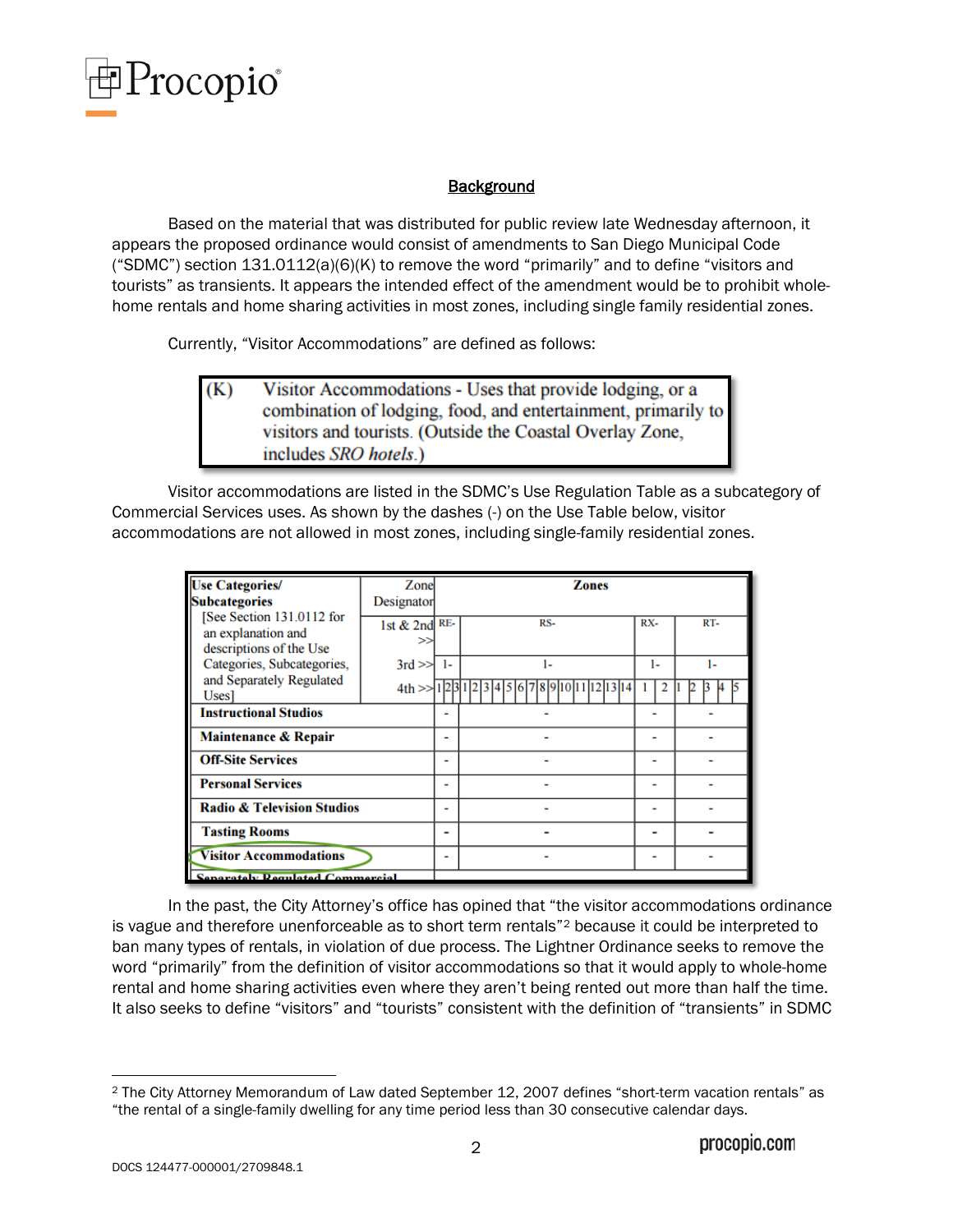

section [3](#page-2-0)5.0102, which is a "[p]erson who exercises Occupancy,<sup>3</sup> or is entitled to Occupancy, by reason of concession, permit, right of access, license, or other agreement for a period less than one (1) month." These amendments appear to be an effort to expand the definition of visitor accommodations to include both whole-home rental and home sharing activities. The practical effect of this expanded definition would be the prohibition of these activities in most zones, including single-family residential zones.

## The Lightner Ordinance Would Ban Whole-Home and Home Sharing Activities in Most Zones

Council President Lightner contends that the City of San Diego's Land Development Code already prohibits short-term vacation rentals in single-family zones and is enforceable today. However, the City Attorney's office has twice issued memorandums of law that the definition of visitor accommodations is too vague to be enforceable as to short-term vacation rentals. Notably, there is no specific use classification or definition for whole-home rental, home sharing, or similar short term rental uses. For these reasons, Council President Lightner's contention is inconsistent with the City Attorney's memorandums.

If the Lightner Ordinance is approved, those zones that currently prohibit visitor accommodations would also prohibit whole-home rentals and home sharing activities. In sum, wholehome rentals and home sharing activities would be prohibited in the following zones: OP, OC, OR, OF, AG, AR, RE, RS, RX, RT, RM-1, RM-2, RM-3, CN, CO, CP, IP, IL, IH, IS and IBT. Said a different way, whole-home rentals and home sharing activities would only be permitted in two high-density residential zones and a few mixed-use commercial zones. Implementation of the Lightner Ordinance would result in the elimination of approximately 70% percent of existing whole-home rentals and home sharing activities in the City of San Diego, resulting in a loss to the City of approximately \$5-\$10 million per year in transient occupancy taxes.

In addition, Council President Lightner has argued<sup>[4](#page-2-1)</sup> that the proposed ordinance would not apply to home sharing activities because home sharing activities are already regulated by the Boarder and Lodger Accommodations ordinance.[5](#page-2-2) Not only is this interpretation also inconsistent with the City Attorney memorandums of law and the City's historical enforcement practices, but it is inconsistent with the Lightner Ordinance as it relates to visitor accommodations and the definition of transients.

<span id="page-2-0"></span> <sup>3</sup> Based on the definition of "transient," which references the definition of "occupancy" in SDMC section 35.0102, there is a good argument that a transient can only occupy a hotel, space in a recreational vehicle park, or campground and, therefore, the term "transient" is being inappropriately applied in the context of visitor accommodations. This is another example of how the proposed ordinance is being hastily brought forth for consideration without appropriate public participation and review.

<span id="page-2-1"></span><sup>4</sup> Although the Council Executive Summary and Report to City Council appear to indicate that home sharing activities would be considered visitor accommodations under the proposed ordinance, Council President Lightner publicly stated on October 25, 2016 at the Community Planners Committee meeting and at a press conference on October 28, 2016 that home sharing activities are not subject to the proposed ordinance because they regulated as Board and Lodger Accommodations.

<span id="page-2-2"></span><sup>5</sup> *See* San Diego Municipal Code ("SDMC") § 141.0301. If applied to home sharing activities, the Boarder and Lodger Ordinance would require a 30-night minimum stay in all zones, except the RM zone, which would require a 7-night minimum stay.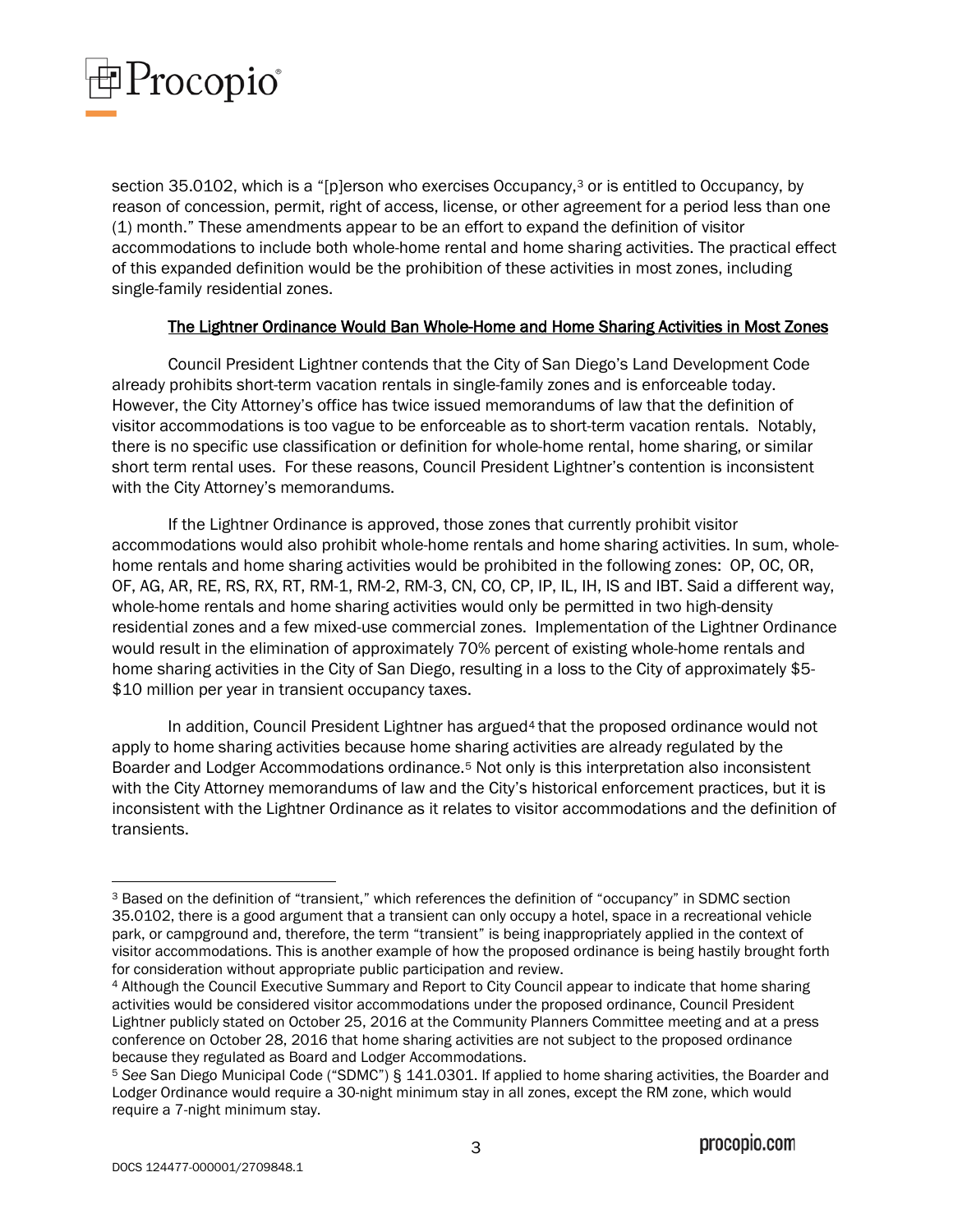

Under the Lightner Ordinance, visitor accommodations would include, by definition, lodging for those who exercise occupancy by reason of concession or other agreement for a period of less than a month. This definition does not distinguish between those engaged in whole-home rental activity and those engaged in home sharing activity. Therefore, we believe the expanded definition of visitor accommodations would apply to home sharing activities and would preclude home sharing activities in almost all zones.

A different interpretation would likely result in enforceability issues. According to the City Attorney Memorandum of Law dated December 21, 2015, in order for a zoning law to be enforceable, it must be clear and devoid of vagueness. "Due process requires that statutes forbidding or requiring an act must be set forth in such terms that people of common intelligence do not need to guess at its meaning, or differ as to its application."<sup>[6](#page-3-0)</sup> This flaw is an example of the practical problems associated with the Lightner Ordinance.

# The Lightner Ordinance Will Not Address Potential Concerns within the Beach Communities Because it is Inconsistent with the Coastal Act

Council President Lightner has stated that the proposed ordinance would not require review by the California Coastal Commission ("Coastal Commission") prior to implementation in the beach communities because it doesn't explicitly amend the use tables of the Land Development Code. This position is wrong.

The Coastal Commission is an independent, quasi-judicial state agency that regulates, in partnership with local governments, the use of land in the coastal zone pursuant to the California Coastal Act of 1976 ("Coastal Act"). Local governments prepare Local Coastal Programs ("LCPs) which include a land use plan as well as implementing zoning ordinances. After a LCP is approved by the local government, it is submitted to the Coastal Commission for review and certification for consistency with Coastal Act requirements. The Coastal Commission also reviews and certifies any amendments to previously certified LCPs.

In the City of San Diego, the Coastal Commission has certified LCPs for each community located within the city's Coastal Zone. Generally in San Diego, the LCPs take the form of community plans and the implementing zoning ordinance consists of the City's Land Development Code. Any time a coastal community plan is updated or amended or the Land Development Code is updated or amended, it must be reviewed and certified by the Coastal Commission before it takes effect in the Coastal Zone. The Lightner Ordinance would amend Chapter 13 of the Land Development Code and would have the same effect as an amendment to the use tables contained in Chapter 14. For that reason, we are confident review by the Coastal Commission for consistency with the Coastal Act would be required before the Lightner Ordinance would take effect in the beach communities. A map of the City of San Diego's Coastal Zone is shown below.

<span id="page-3-0"></span> <sup>6</sup> 58 Cal. Jur. 3d, *Statutes* § 21 (2004)(Emphasis added).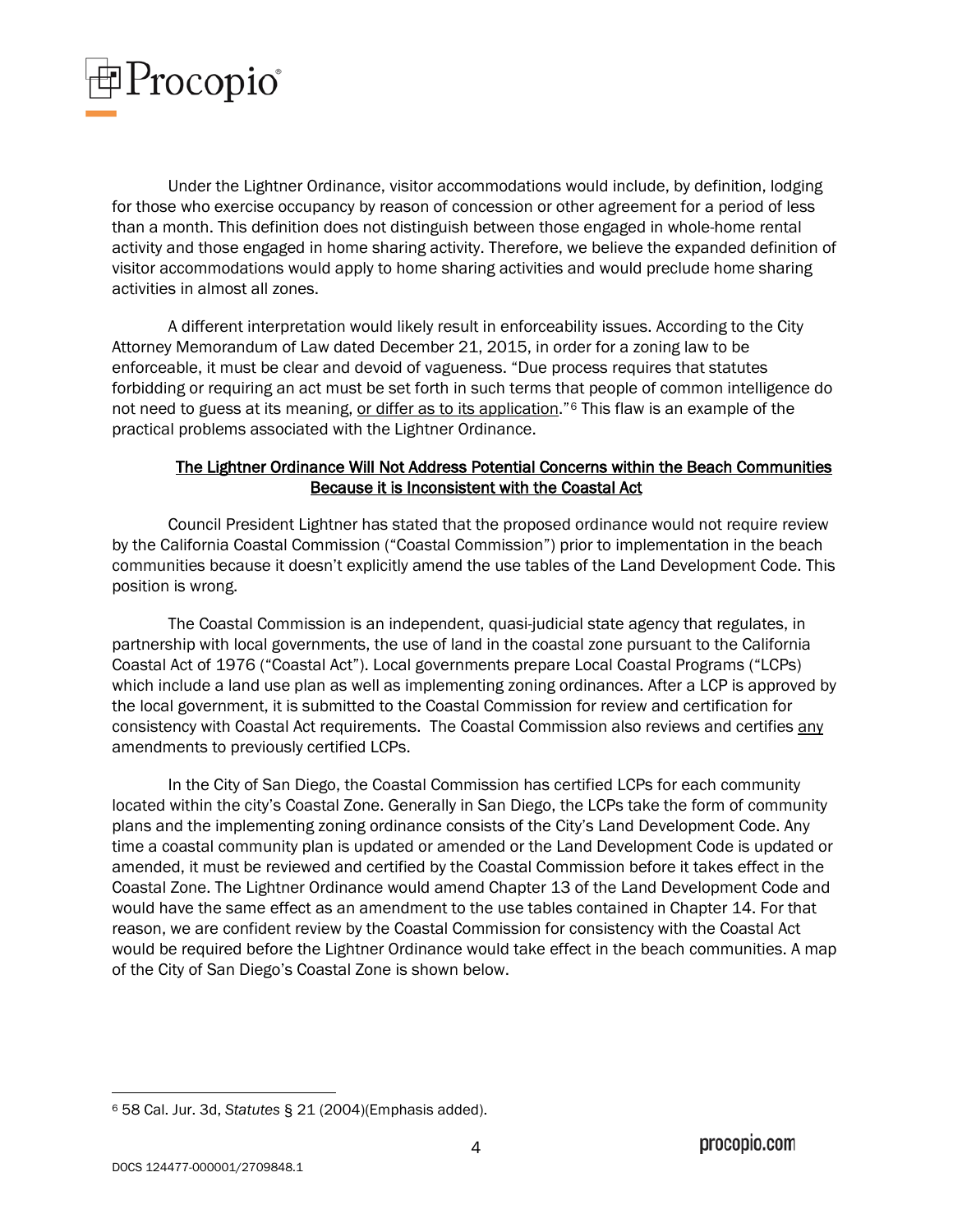



The Lightner Ordinance is inconsistent with the Coastal Act. The Coastal Act requires protection of low cost visitor accommodations to facilitate coastal access opportunities for everyone. It also explicitly prioritizes visitor-serving facilities over private residential development. Across the state, the Coastal Commission has recognized whole-home rental and home sharing activities as high priority visitor serving uses because they provide affordable options for family accommodations. In 2015, the Coastal Commission weighed in on the City of San Diego's proposal to require a minimum 21-night stay for whole-home rentals in the single-family residential zone, stating that it was "too restrictive" because it would not expand visitor opportunities for visitors. The Lightner Ordinance, which prohibits whole-home rentals and home sharing activities in many zones including the single-family residential zone, is even more restrictive than the City's original proposal. Therefore, it is highly implausible that Coastal Commission would certify the Lightner Ordinance. As a result, the communities with individuals who have been most vocal about their potential concerns with wholehome rental and home sharing activities would not be afforded any relief.